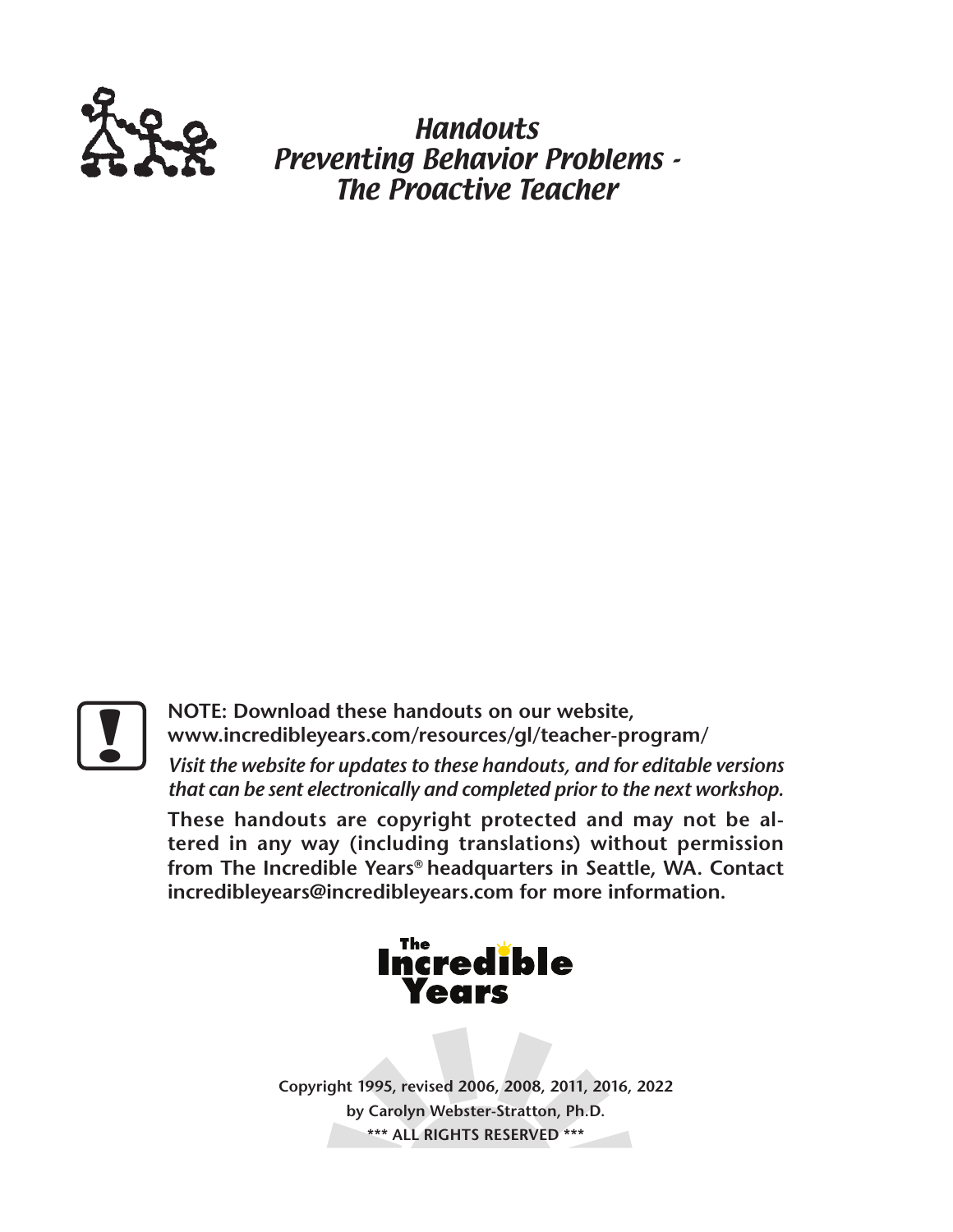### Teacher Workshop One

### Suggested Activities for the Month

#### TO DO:

- Try using three different nonverbal signals.
- Select a challenging student from your classroom and set up a behavior plan using proactive strategies.

Write down on the behavior plan worksheet your strategies and try them out. Report on your success at the next workshop.

- Practice using proactive strategies (e.g. when-then commands, transition strategies, nonverbal signals), or, using a strategy you have selected from the Proactive Teacher Strategies Self-Reflection Inventory.
- Record three ways you made a special connection with a student who is "invisible" and a student who is challenging. Record these on the special connection worksheet.
- Call your buddy and share a proactive strategy that works for you.

TO READ:

Chapter Three from *Incredible Teachers* book.

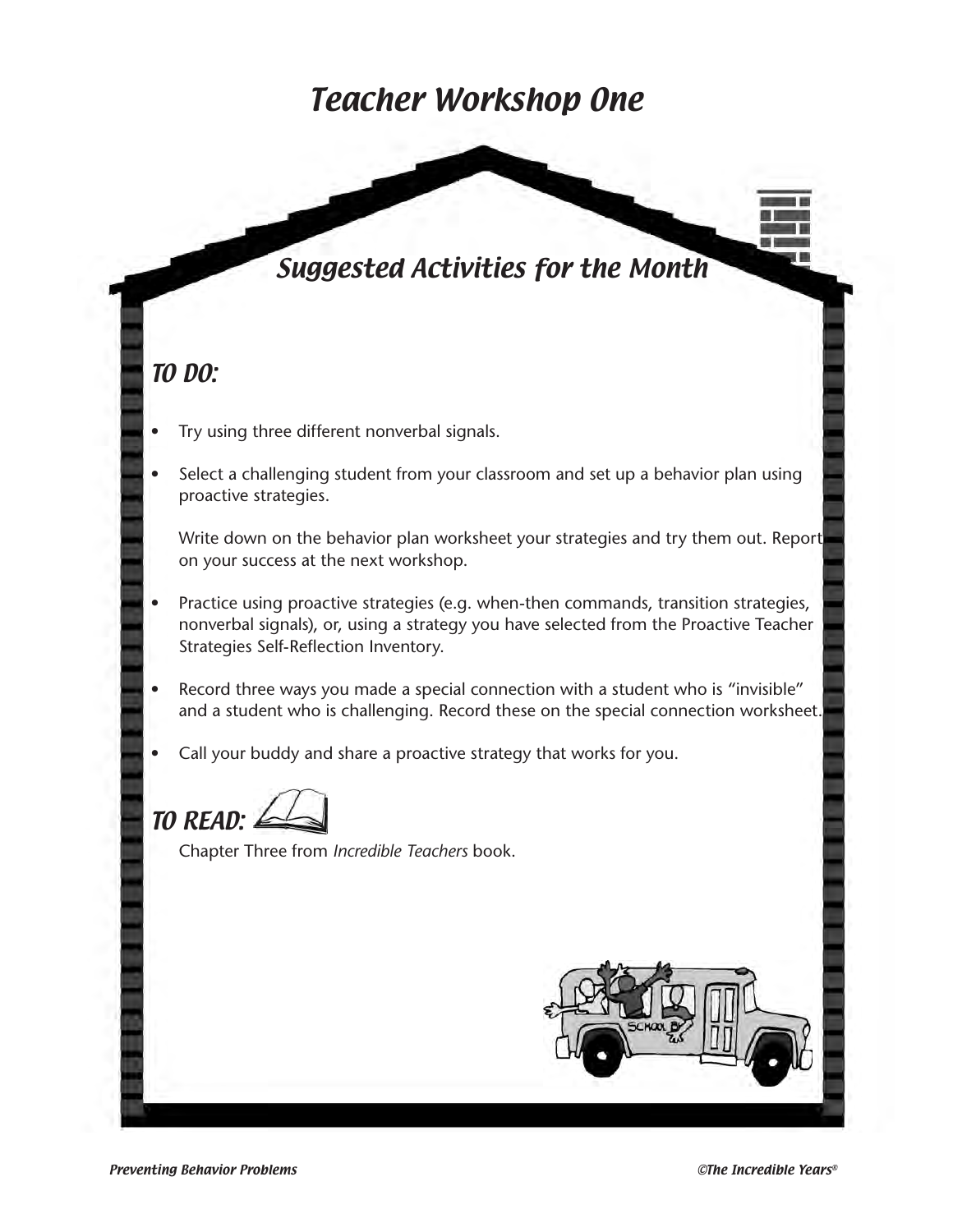# Blackboard Notes Preventing Problems

- Develop clear classroom rules and discuss them with children ahead of time.
- Have predictable schedules and routines for handling transitions.
- Be sure to get children's attention before giving instructions.
- Place inattentive or easily distractible children close by teacher's desk or near the teacher.
- Strive for clear, specific commands expressed in positive terms.
- Redirect disengaged children by calling out their name in a question, standing next to them, making up interesting games, and nonverbal signals.
- Use positive warning reminders about the behavior expected rather than negative statements when children are exceeding the limits.
- Give frequent teacher attention, praise and encouragement to children who are engaged and following directions.
- Be creative in your use of redirecting strategies—avoid repeated commands. Instead, use nonverbal gestures and visual cues and engaging activities.

Preventing Behavior Problems **CERC EXECUTE:**  $\blacksquare$  Preventing Behavior Problems **CERC EXECUTE:**  $\blacksquare$ 

本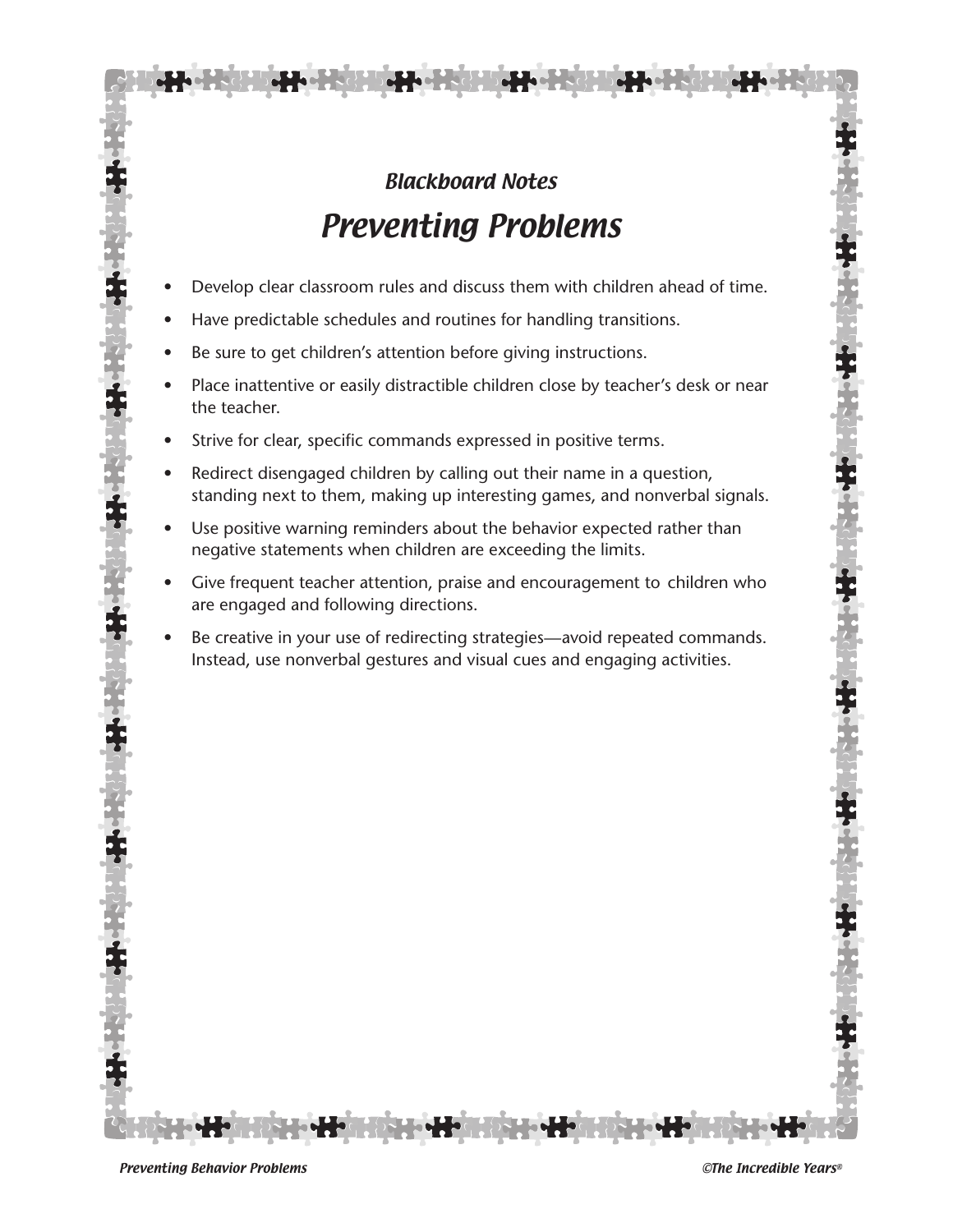# Examples of Nonverbal Signals









Eyes on Teacher



Hands to Self

- Squeeze imaginary ball (get it together)
- Raise hand with two fingers apart (for quiet down)
- Dark room (lights off and on)
- Thumbs up (good job)
- Wink (working hard)
- Musical sound for transition
- Picture cue such as red light for absolute quiet, yellow stop light for quiet talk while working, green light for free play or picture of quiet hand up, working hard
- "Freeze—give me five." (ears open, eyes on me, feet on floor, hands to body, mouth closed)

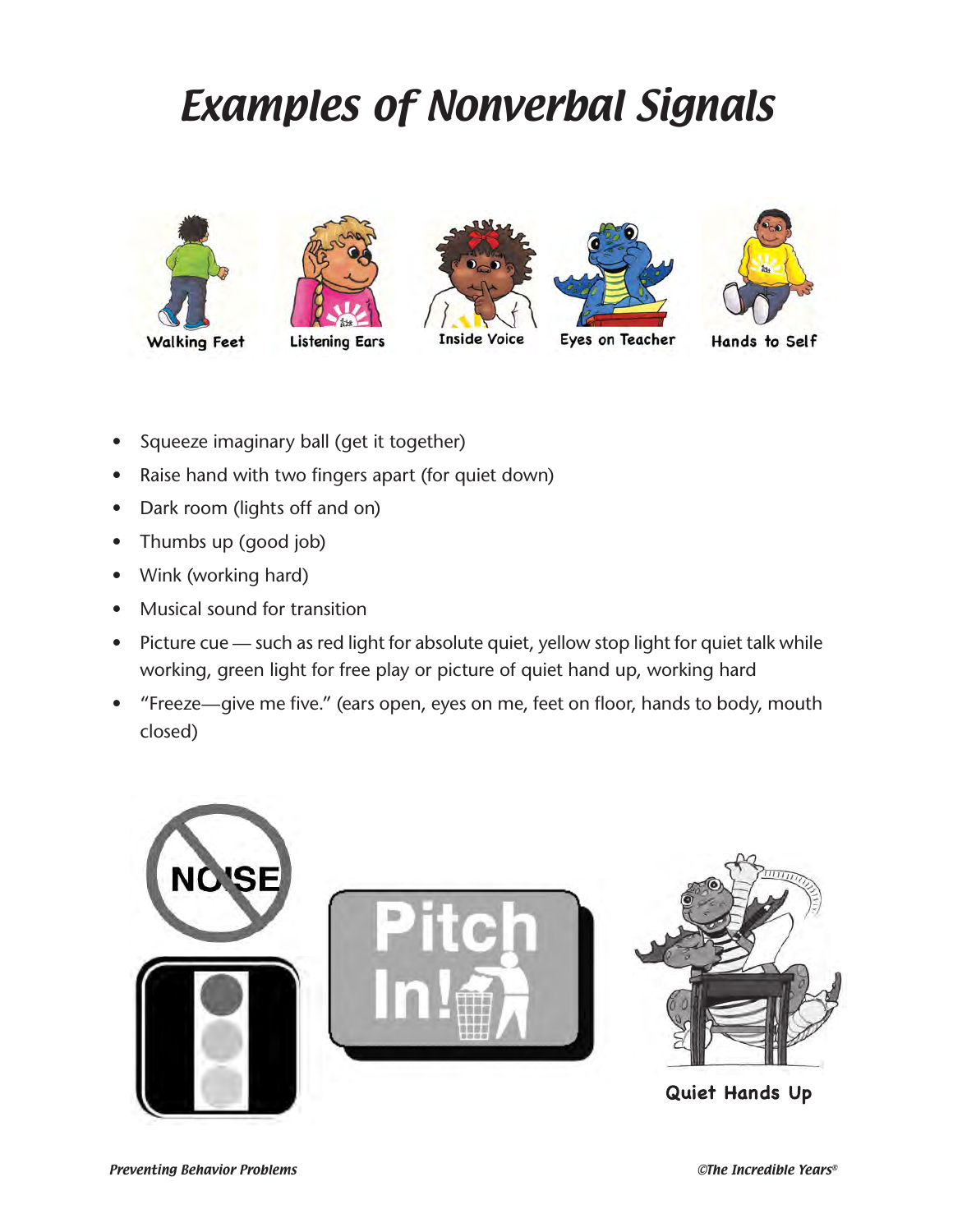# Brainstorm—Rewriting Commands

Rewrite the following ineffective commands into positive, clear, respectful commands.



| <b>Ineffective Commands</b>                                                                                   | <b>Rewrite</b> |  |
|---------------------------------------------------------------------------------------------------------------|----------------|--|
| Shut up                                                                                                       |                |  |
| Quit shouting                                                                                                 |                |  |
| Stop running                                                                                                  |                |  |
| Watch it                                                                                                      |                |  |
| Why don't you put that away?                                                                                  |                |  |
| Let's clean up the blocks                                                                                     |                |  |
| Cut it out                                                                                                    |                |  |
| What is your coat doing there?                                                                                |                |  |
| Why is your backpack there?                                                                                   |                |  |
| Don't push him like a bull                                                                                    |                |  |
| Why is your book still on your desk?                                                                          |                |  |
| You look like a mess                                                                                          |                |  |
| Stop bugging your friend                                                                                      |                |  |
| You are never ready                                                                                           |                |  |
| You must stop touching her in circle time                                                                     |                |  |
| Your desk is a mess                                                                                           |                |  |
| Don't whine                                                                                                   |                |  |
| You are impossible                                                                                            |                |  |
| Stop dawdling                                                                                                 |                |  |
| Hurry up                                                                                                      |                |  |
| Be quiet                                                                                                      |                |  |
| Why are you out of your seat when you've<br>been told not to?<br>What are you doing bothering your<br>friend? |                |  |
| Are you stupid?                                                                                               |                |  |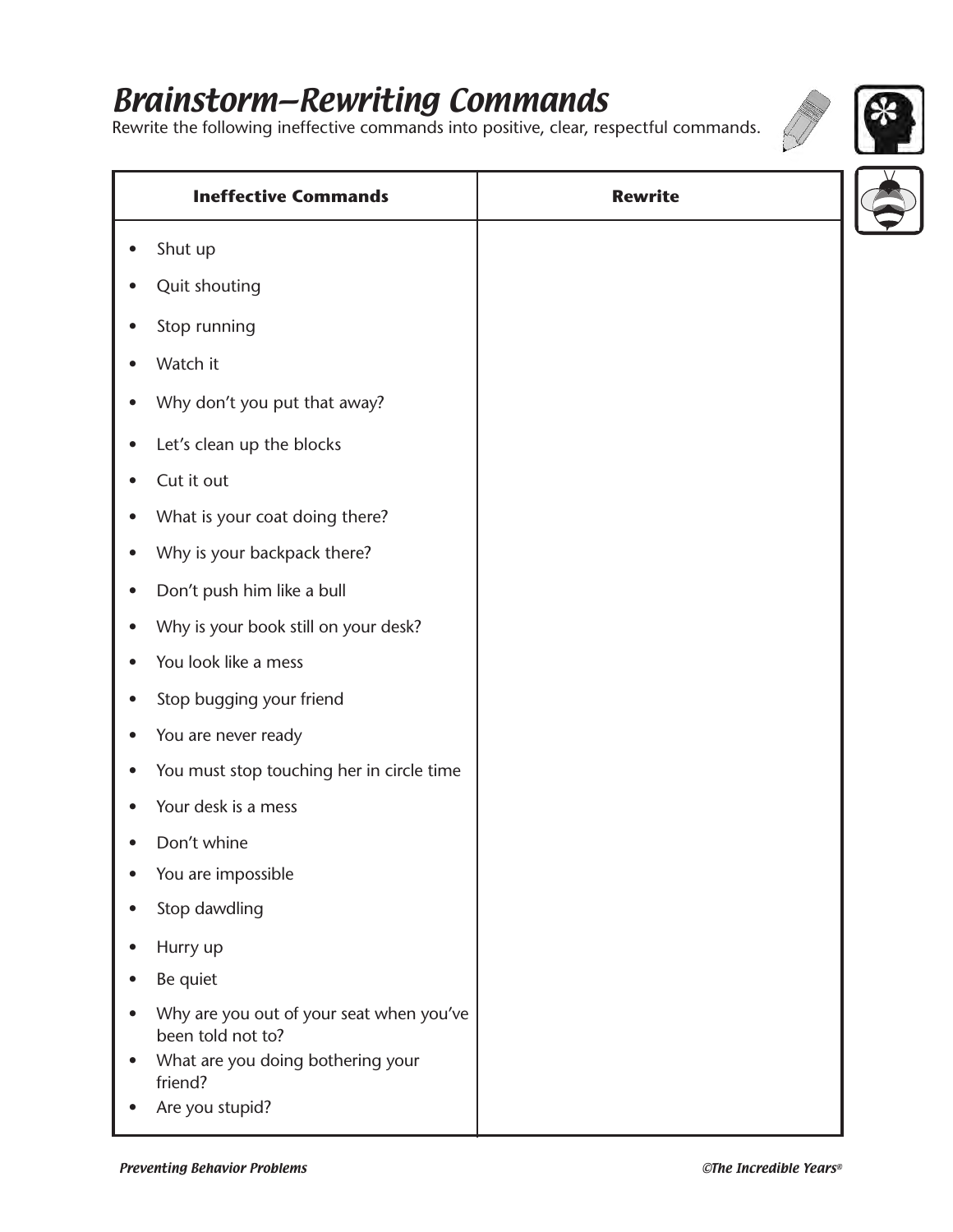

# Brainstorm/Buzz—Classroom Schedule

Write out your classroom schedule here.

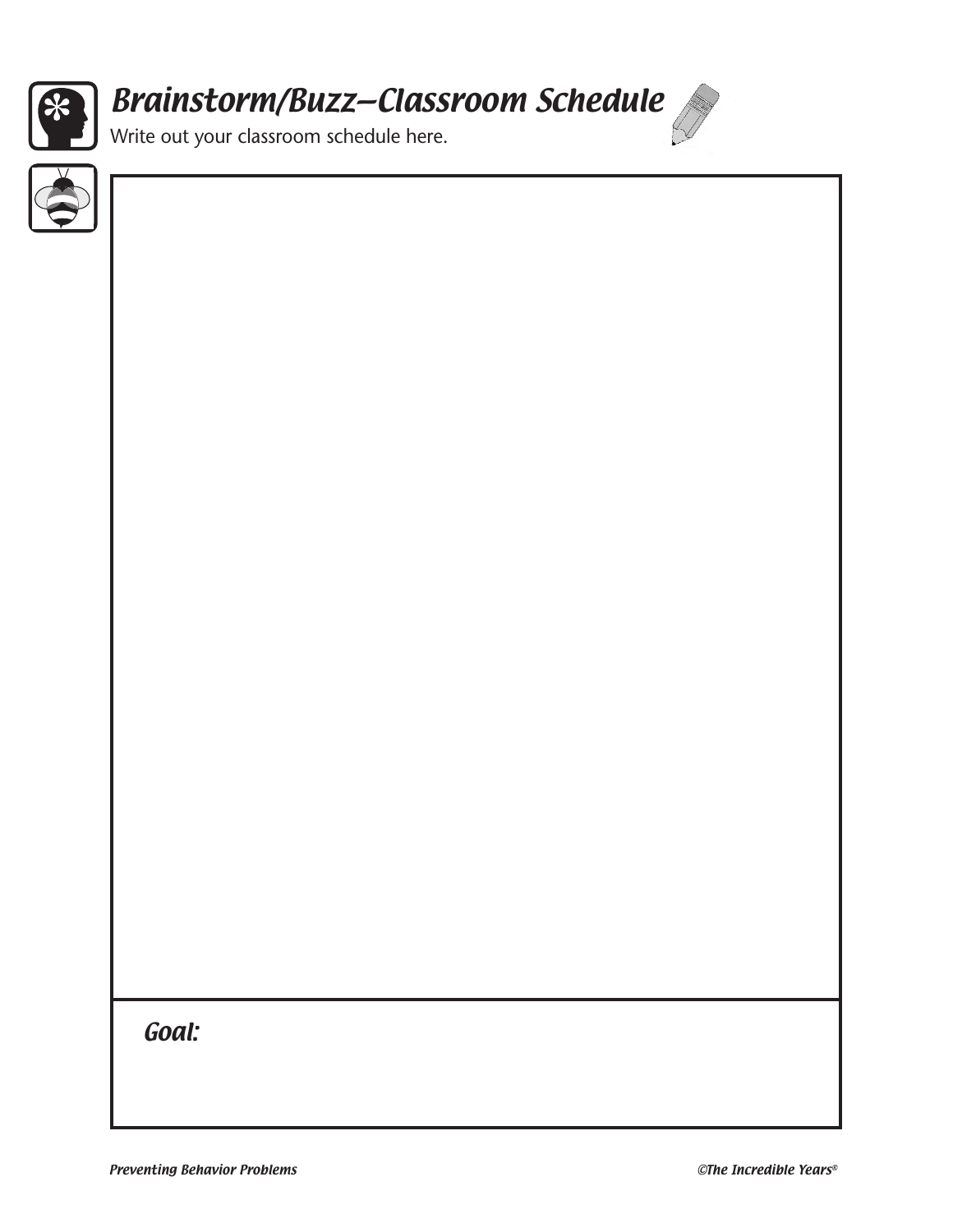# Brainstorm/Buzz—Classroom Rules

Record your classroom rules here.



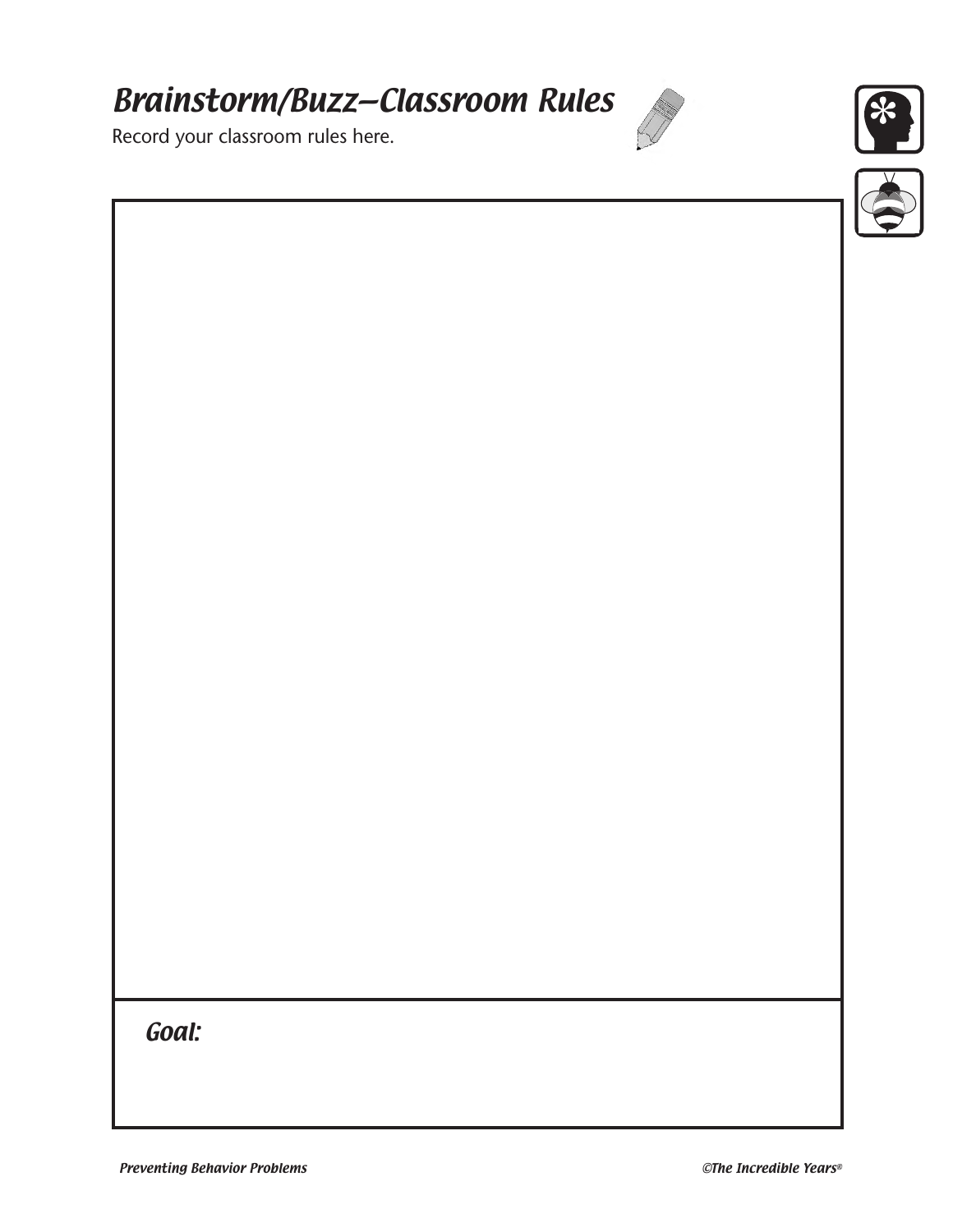

# Brainstorm/Buzz—Nonverbal Cues

Share with your buddy or group nonverbal cues you use with your students.



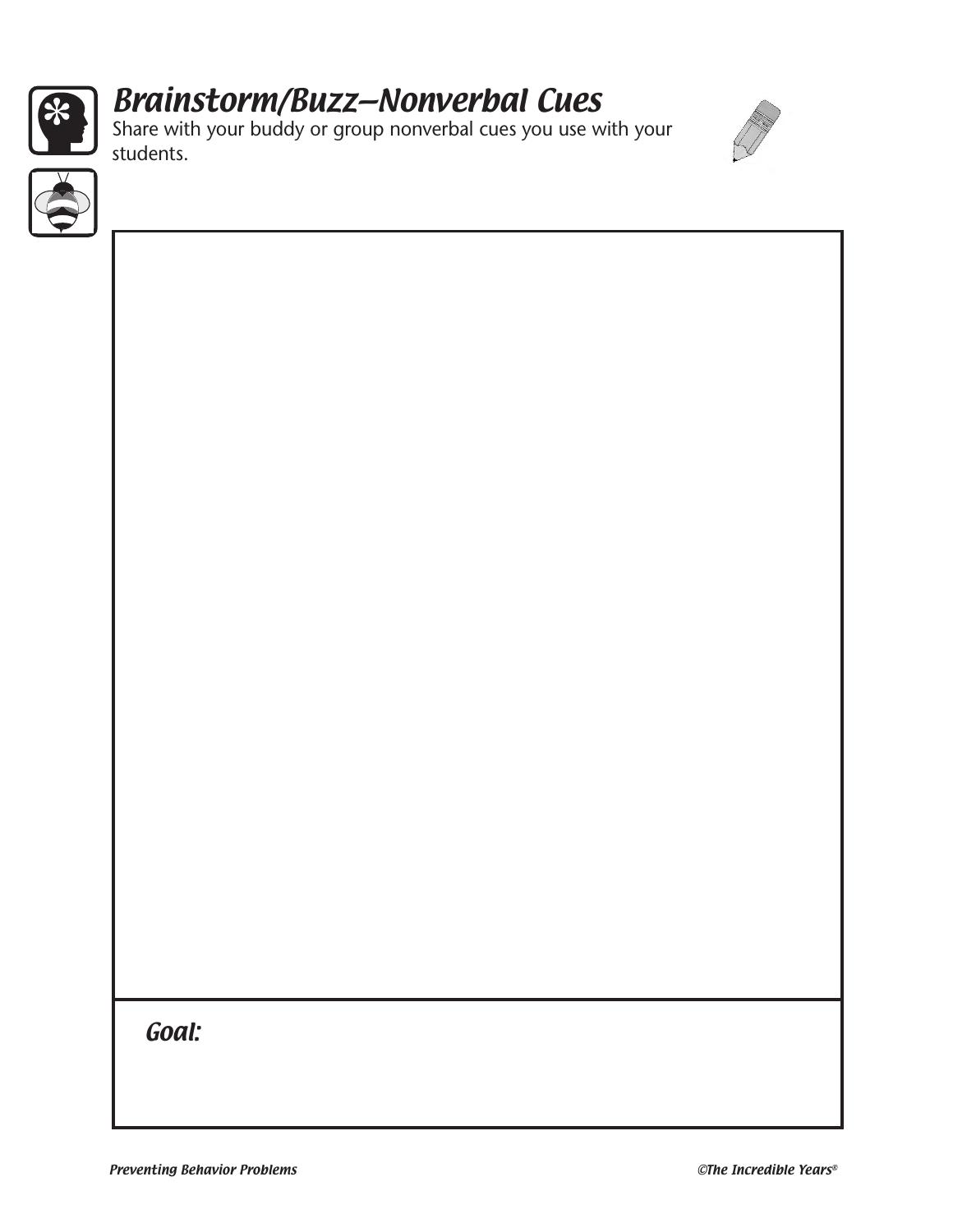# Brainstorm/Buzz—Environment

Record how you have set up your environment to offer the best learning opportunities for students.





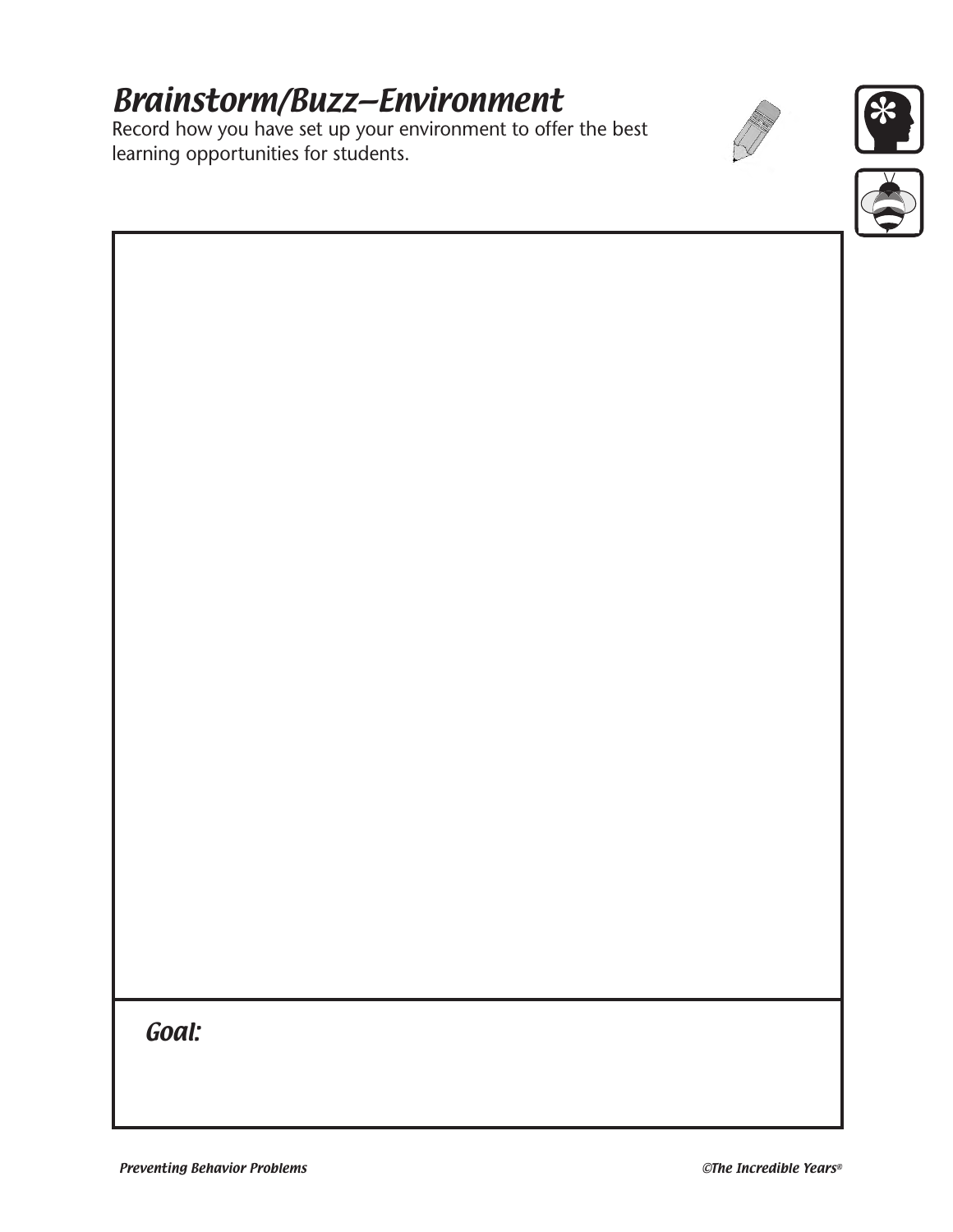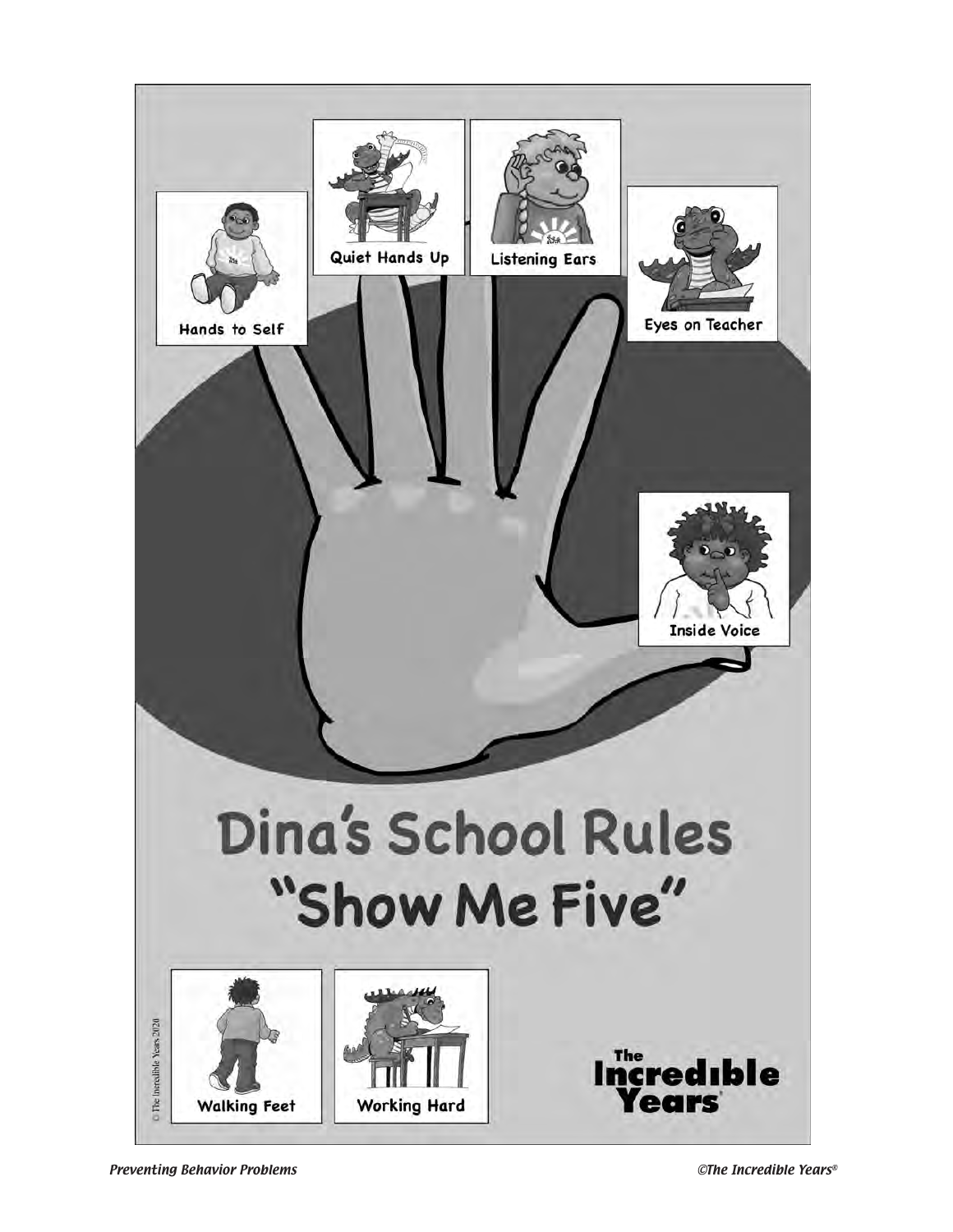

# Preventing Problems–The Proactive Teacher<br>Workshop #1 Behavior Plan Preventing Problems—The Proactive Teacher Workshop #1 Behavior Plan

# Example of Behavior Plan: Jenny, Grade 1 **Example of Behavior Plan: Jenny, Grade 1**

| Step #1                          | Step #2                                                                                 | Step #3                                                                     | Step #4                                                                         |
|----------------------------------|-----------------------------------------------------------------------------------------|-----------------------------------------------------------------------------|---------------------------------------------------------------------------------|
| Negative classroom behaviors     | Where & Why? (functional<br>assessment)                                                 | Positive Opposite behaviors                                                 | Select Proactive and Relationship<br><b>Building Strategies</b>                 |
| Poking, touching                 | Child impulsive, inattentive tem-<br>perament (during circle time)                      | Keep hands to own body                                                      | Use listening and quiet hand up<br>rules cue cards and "give me<br>five" signal |
| Speaks without raising hand      | gets attention from<br>peers (playground<br>and free time<br>Misbehavior<br>teacher and | Raise a quiet hand                                                          | Seat close to teacher, during<br>circle time                                    |
| Talks while directions are given |                                                                                         | Listen quietly when directions are   Give opportunities to move by<br>given | helping teacher                                                                 |
| Off-task, day dreaming           |                                                                                         | Pay attention and concentrate                                               | directions. Use positive redirects.<br>Get eye contact before giving            |
|                                  |                                                                                         |                                                                             | Ignore blurting out and wig-<br>gling.                                          |

# **Behavior Plan For: \_\_\_\_\_\_\_\_\_\_\_\_\_\_\_\_\_\_\_\_\_\_\_\_\_\_\_\_\_ Behavior Plan For:**

| Step #4 | Select Proactive and Relationship<br><b>Building Strategies</b> |   |
|---------|-----------------------------------------------------------------|---|
| Step #3 | Positive Opposite behaviors                                     |   |
| Step #2 | Where & Why?                                                    |   |
| Step #1 | Negative classroom behaviors                                    | j |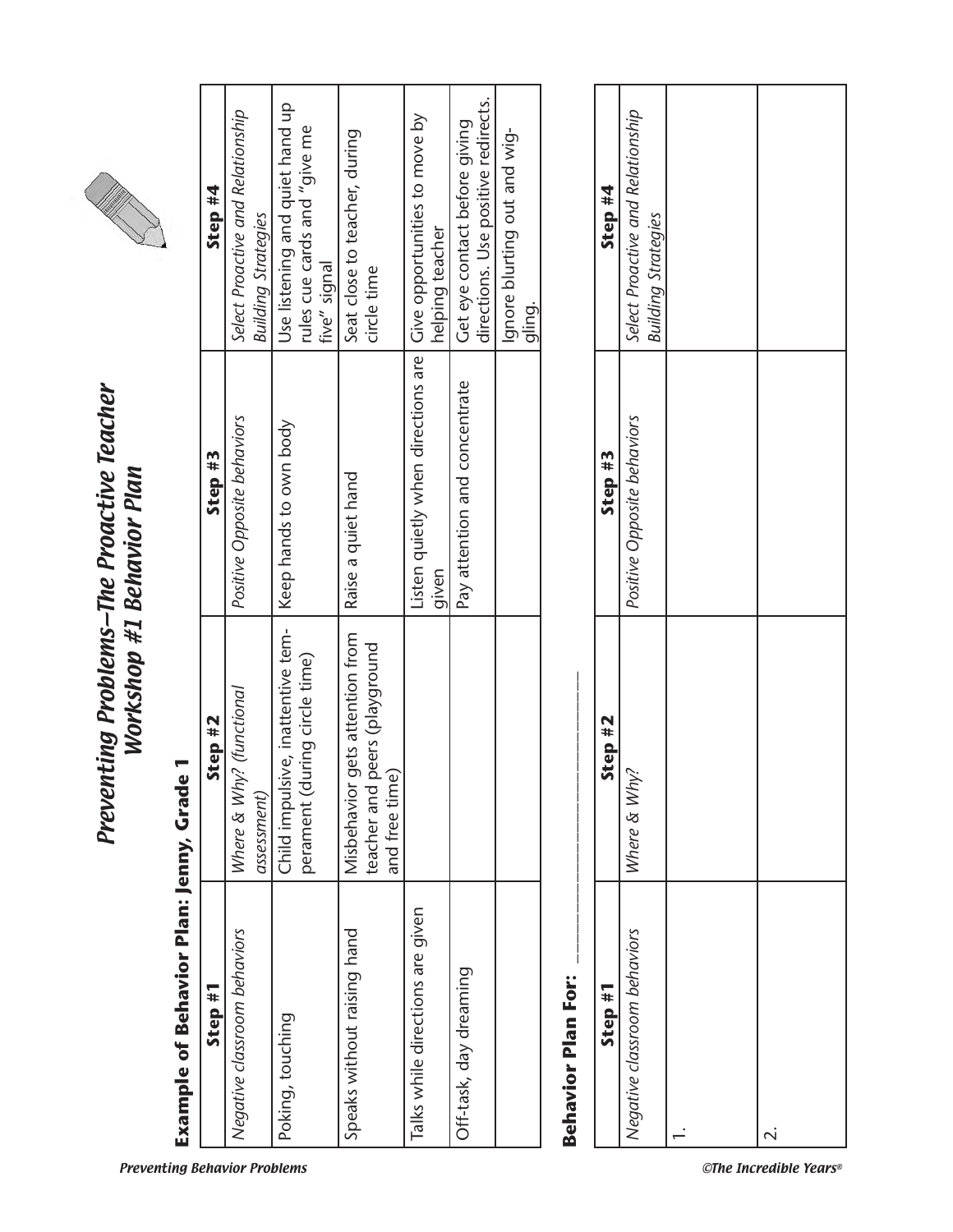|                                | Proactive & Relationship<br><b>Building Strategies</b><br>Step #4 |        |              |
|--------------------------------|-------------------------------------------------------------------|--------|--------------|
|                                | Positive Opposite behaviors<br>Step #3:                           |        |              |
| Workshop #1 Behavior Plan For: | (functional assessment)<br>Step #2:<br>When & Why?                |        |              |
|                                | Step #1:<br>Targeted Negative Behaviors                           | $\div$ | $\dot{\sim}$ |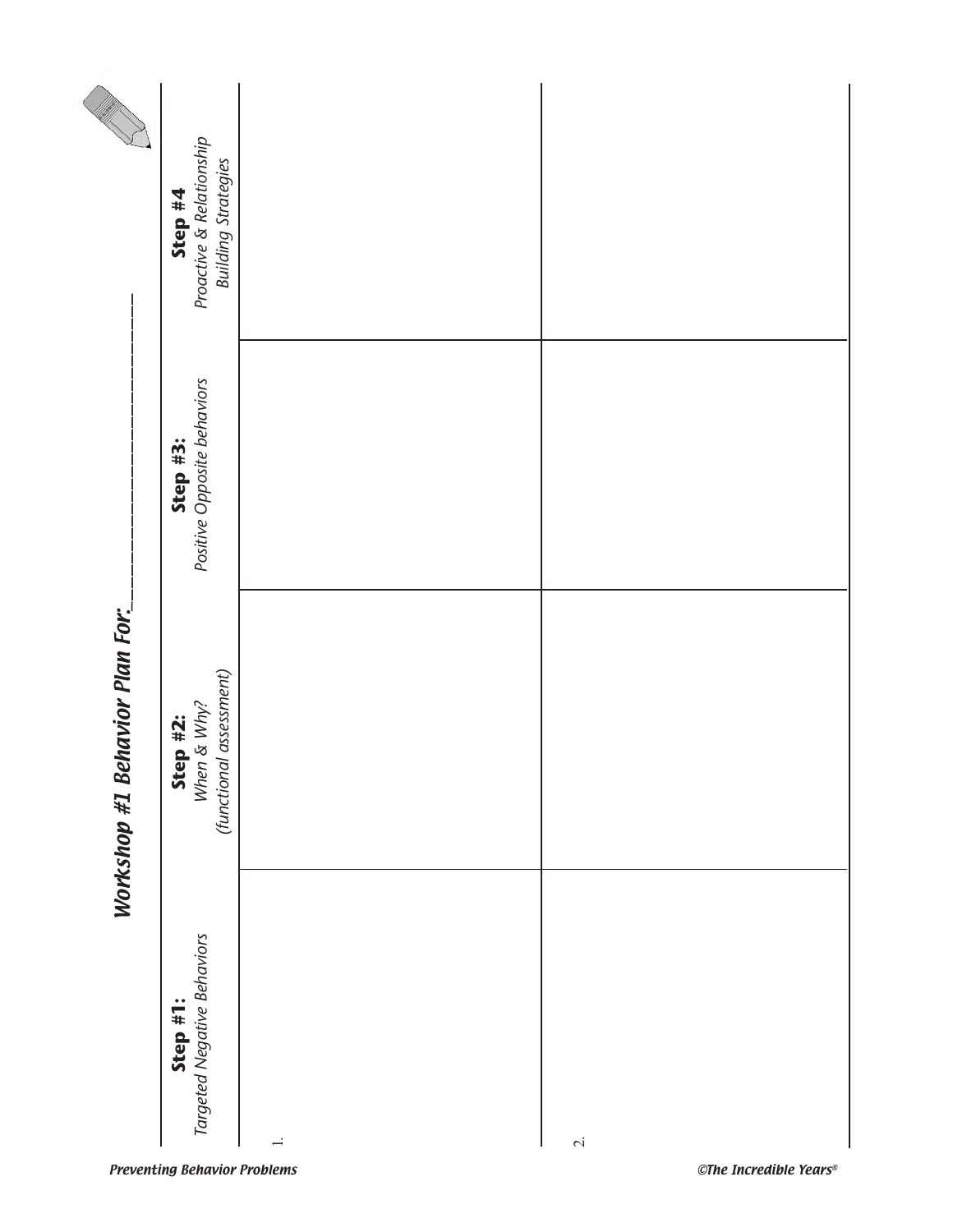#### Individual Functional Assessment Behavior Plan Checklist

#### **Step #1: Identify Negative Classroom Behavior (choose 1 or 2 to start)**

#### **Step #2: Ask Why is the Misbehavior Occuring? (Functional Assessment):**

Formulate a hypothesis about why the child is misbehaving. The following checklist will help you to understand the child by thinking about why the child may be behaving in a particular fashion:

| <b>Understanding the Misbehavior</b>                                                                                  | <b>Yes</b> | <b>No</b> |
|-----------------------------------------------------------------------------------------------------------------------|------------|-----------|
| Child uses the misbehavior in order to get attention.                                                                 |            |           |
| Child is venting frustration with the misbehavior.                                                                    |            |           |
| Child does not have the developmental ability to do other<br>behaviors.                                               |            |           |
| Child uses the misbehavior to avoid stress or some<br>unpleasant task.                                                |            |           |
| Child finds the behavior fun in and of itself.                                                                        |            |           |
| Child is unaware of doing the behavior.                                                                               |            |           |
| Child uses the behavior to obtain power over others.                                                                  |            |           |
| Child uses the behavior to gain revenge.                                                                              |            |           |
| Child has not been taught other more appropriate<br>prosocial behaviors.                                              |            |           |
| Child's home environment or past history has not taught the<br>child predictability or the trustworthiness of adults. |            |           |
| Child's community endorses the behavior.                                                                              |            |           |
| Child's behavior reflects child's feelings of inadequacy.                                                             |            |           |
|                                                                                                                       |            |           |
| <b>Step #3: Target Desired Behaviors</b>                                                                              |            |           |

#### **Step #4: Select Proactive Strategies— Keep Records of Progress!**

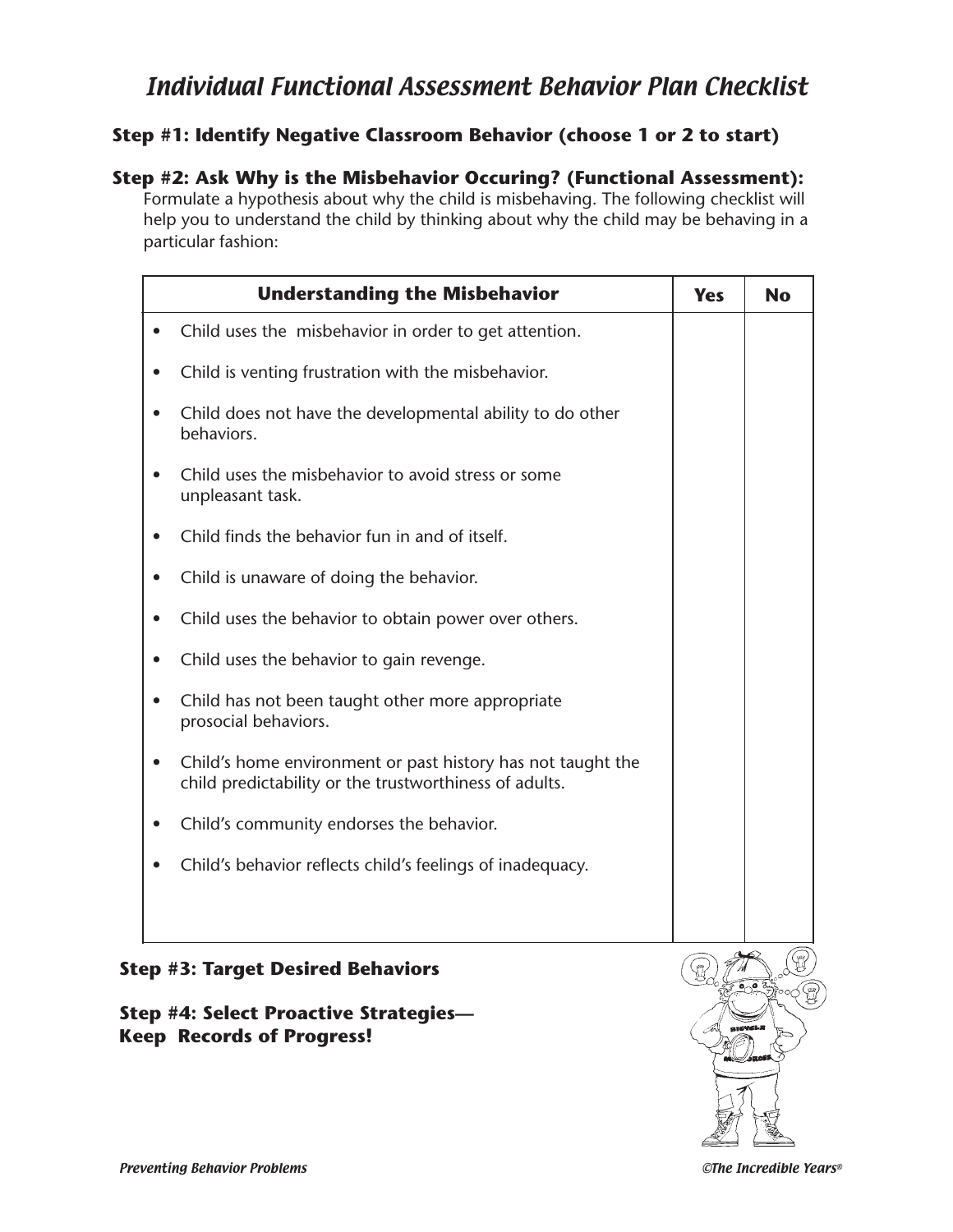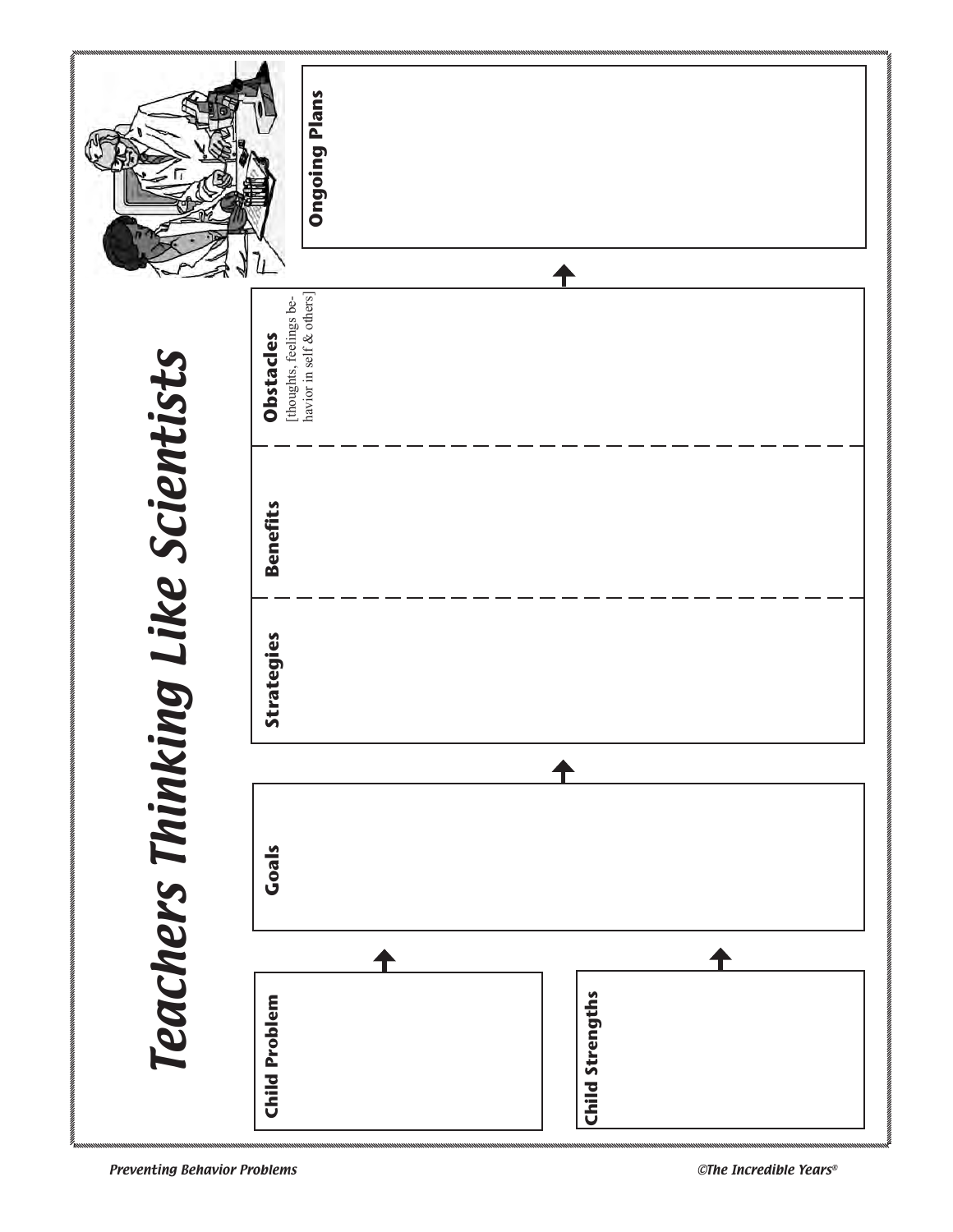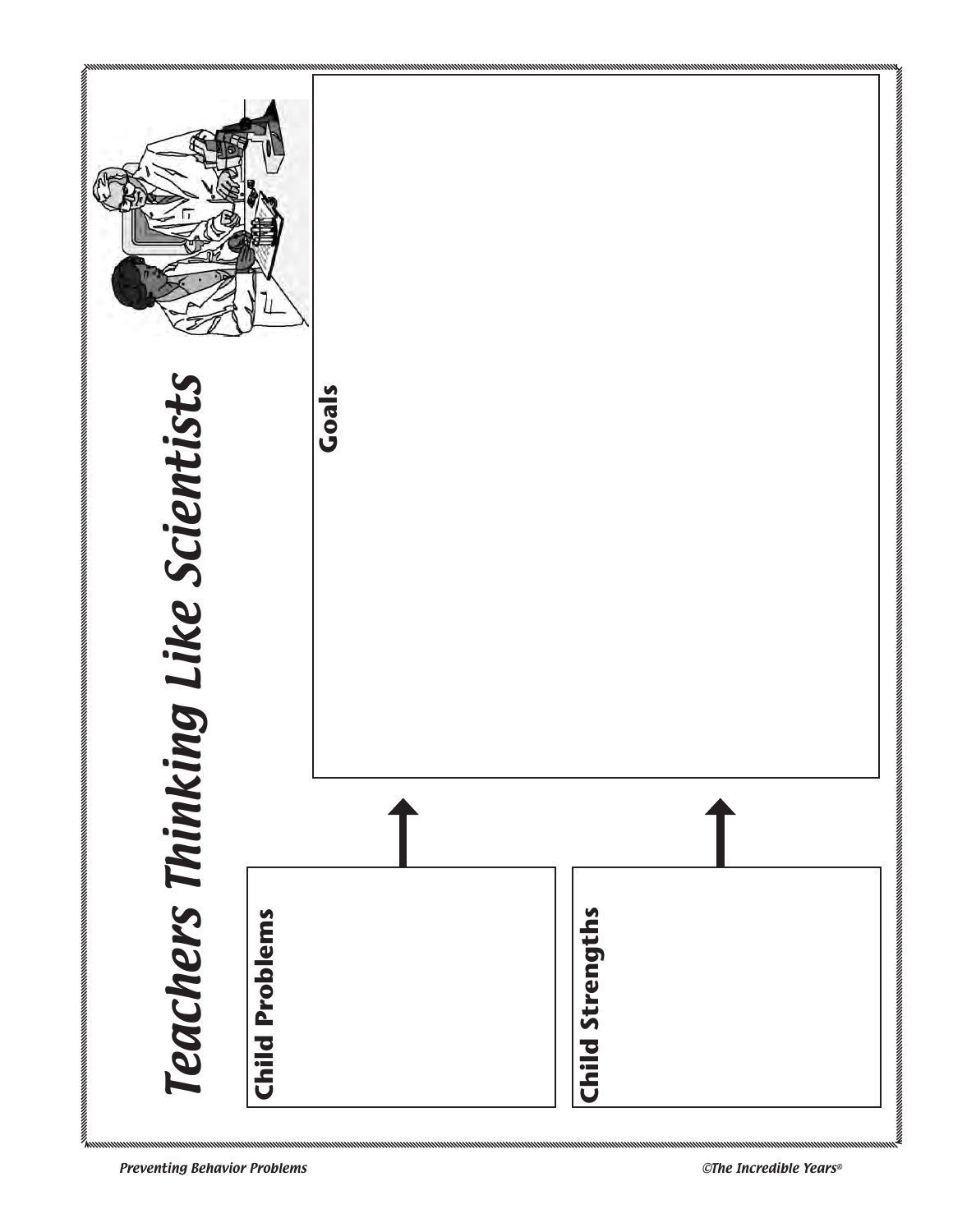

**AND AND** 

**Pick a student who is somewhat challenging (i.e., aggressive, oppositional) or "invisible" and record three ways you made a special connection with that student.**

**HOTE-HOL** 

<u>e de la c</u>

<u> Les pours</u>

**JH** 

**3.**

**1.**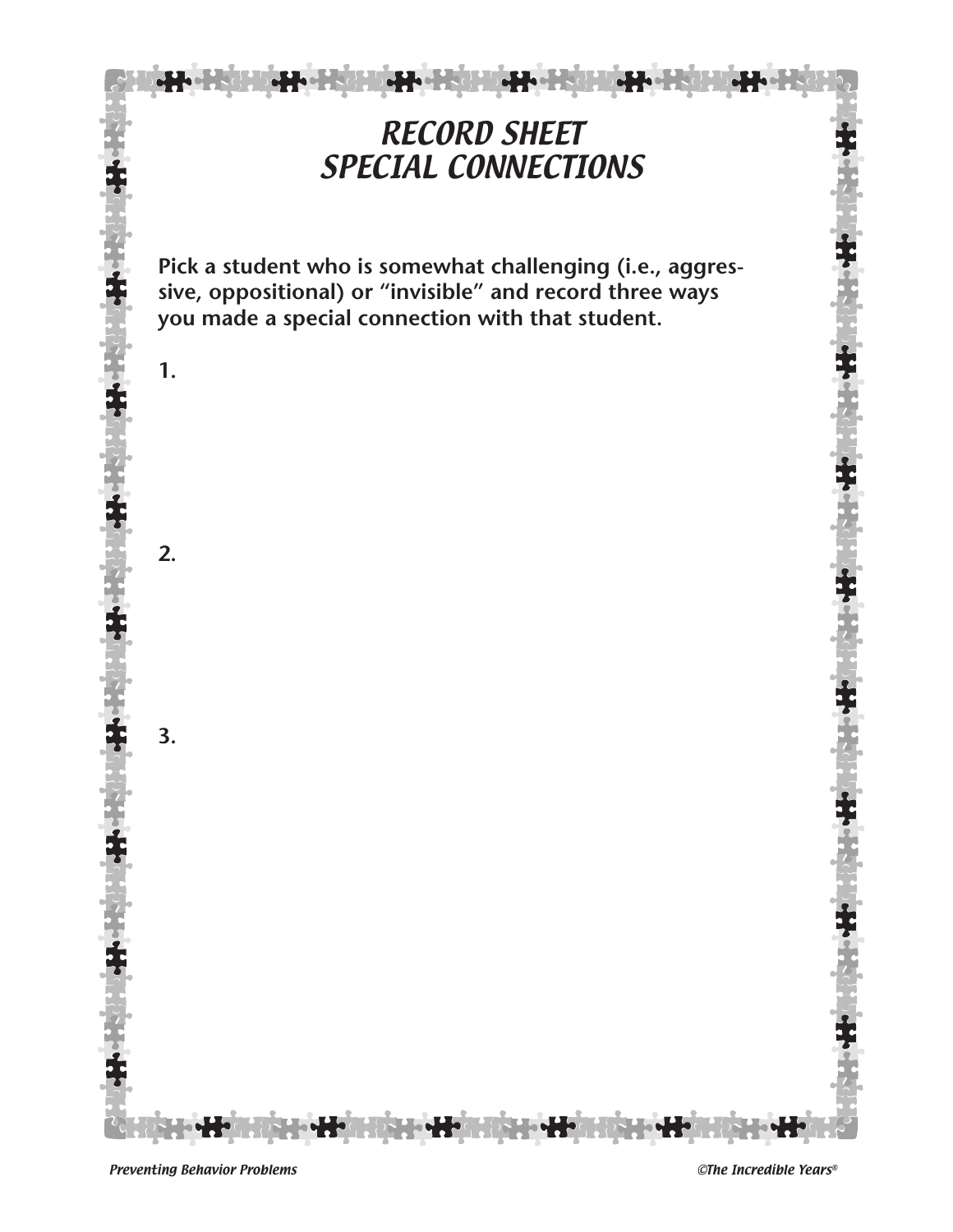

# Teaching Pyramid®

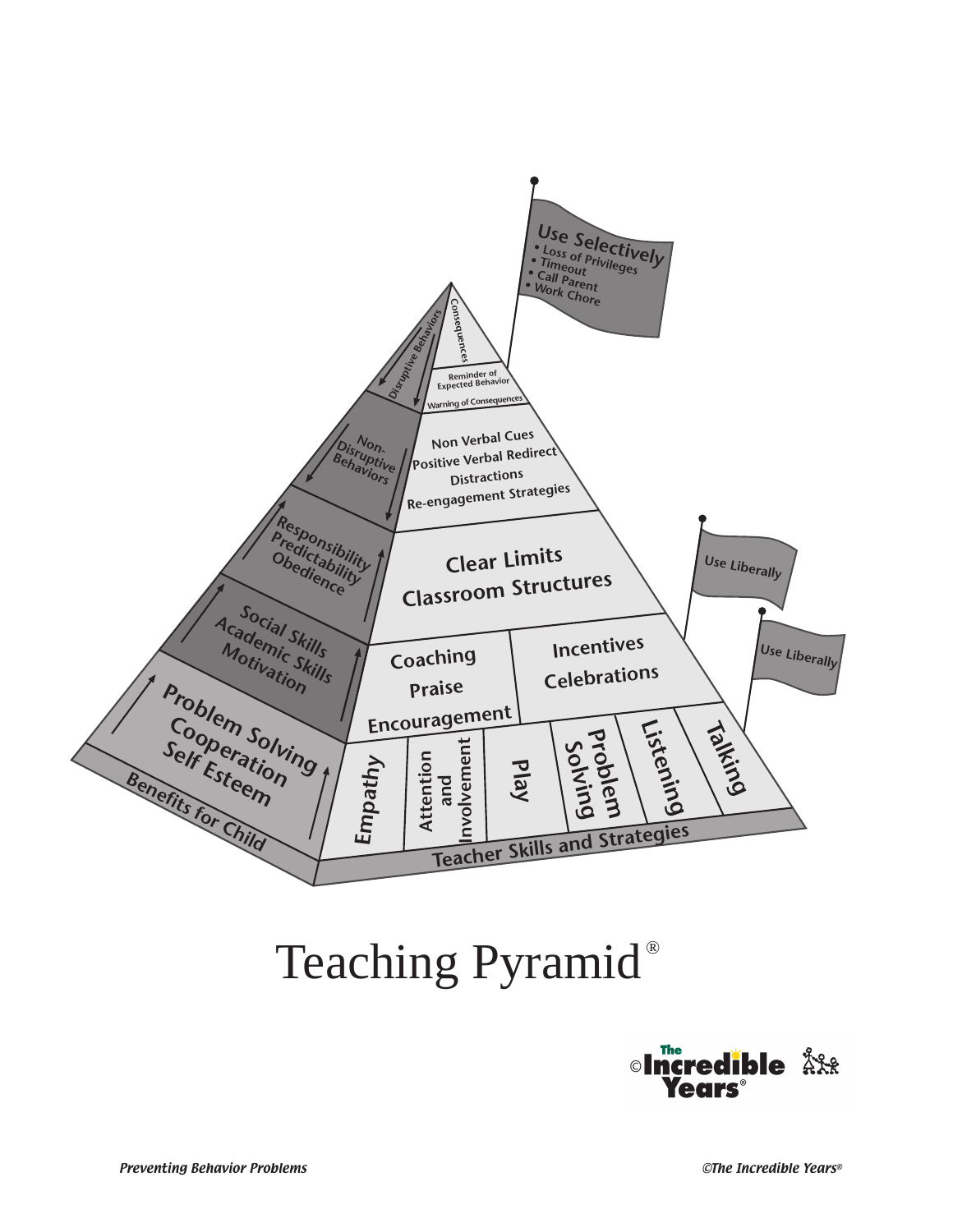# **Teacher-to-Parent Communication Form**

# Classroom and Family Rules

At school your children are learning about how to do well in school and are practicing 5 classroom rules. You can help support your children's learning by commenting and praising them when you notice them following these rules at home.

Ask your child , "Show Me Five" (hold up your hand). See how rules many they remember! Ask them to show you how they follow these rules, one at a time.

#### **The Show Me Five Rules are:**



**Listening Ears**: (To remind children to quietly listen and pay attention to the speaker.) Praise them at home when they are using their listening ears when others are talking.



**Eyes on Teacher**: (To remind children to look at the teacher and pay attention.) Praise children at home when they are looking at you with their listening eyes.



**Keep Hands to Self**: (To remind children to keep their hands to themselves.) Praise your child when s/he keeps her hands to own body.



**Use Walking Feet**: (Reminds children about walking slowly – and saving running feet for outside!) Praise your children for using their walking feet inside the house.



**Use Inside Voice**: (To remind children to learn to talk quietly and not disturb others.) Praise your children for using polite and quiet inside voices.

Record on the *Parent-to-Teacher Communication Form* your experiences talking about your family rules with your child and send this form back to school with your child.





Preventing Behavior Problems ©The Incredible Years®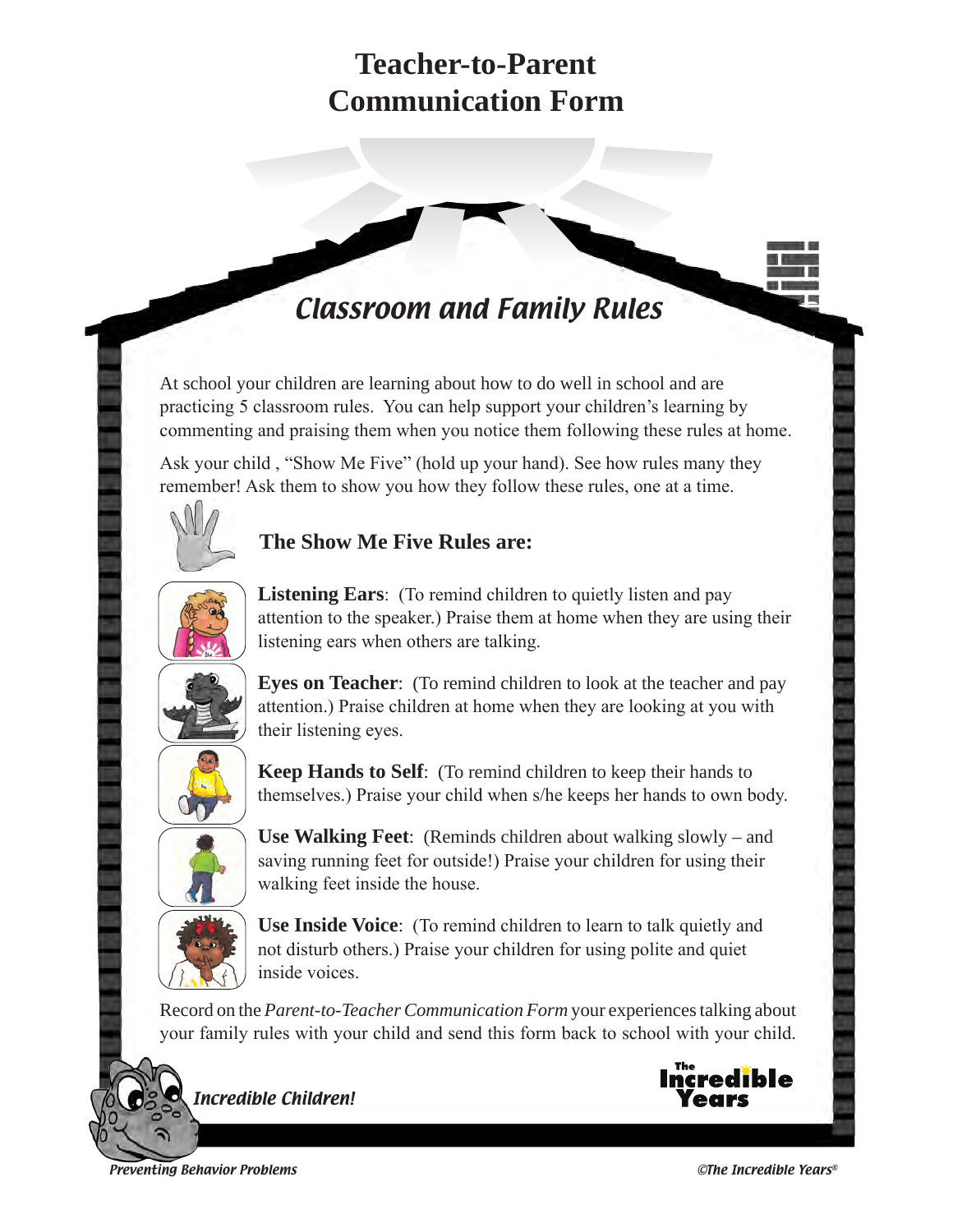# **Parent-to-Teacher Communication Form**

# Classroom and Family Rules

#### **Child's Name:**

*Record on this form your experiences talking about your family rules with your child and send this form back to school with your child.* 

*Your child may draw a picture of one of your household rules here too.*

Incredible Children!



Preventing Behavior Problems ©The Incredible Years®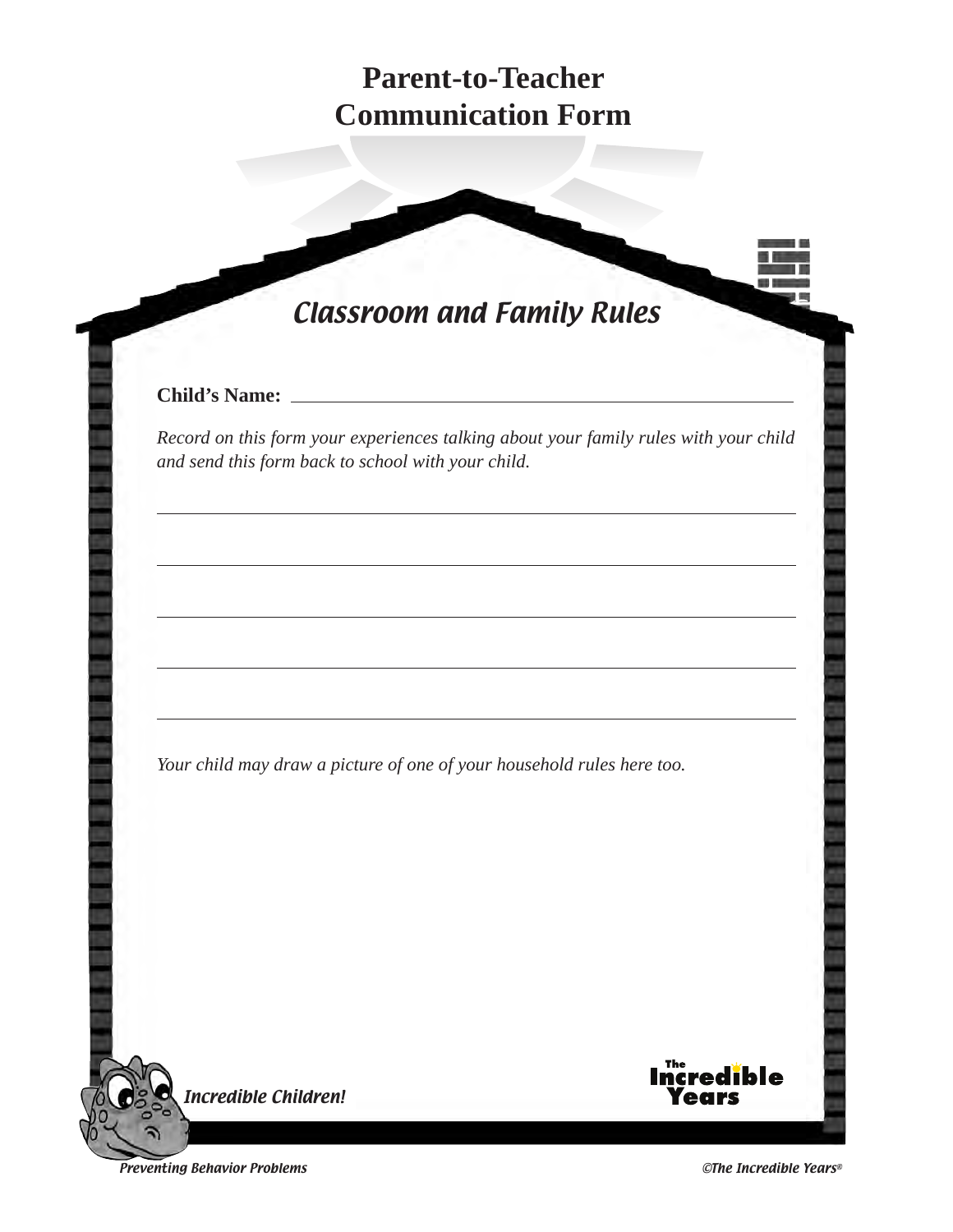

#### **The Incredible Years® Teacher Classroom Management Self-Reflection Inventory Proactive Teacher Strategies**

#### Date: Teacher Name:

Teachers learn extensively from self-reflection regarding their classroom management and the teaching strategies they are using that are working or not working. From these reflections teachers determine personal goals for making changes in their approaches to bring about the most positive learning climate they can. Use this Inventory to think about your strengths and limitations and determine your goals. **1 – Never 3 – Occasionally 5 - Consistently**

| <b>Proactive Teacher - Rules</b>                                                                                                                                               |              |                             |                     |            |                         |
|--------------------------------------------------------------------------------------------------------------------------------------------------------------------------------|--------------|-----------------------------|---------------------|------------|-------------------------|
| 1. I state rules positively and clearly and they are posted on the<br>wall. They are reviewed and practiced as needed.                                                         |              | $1 \quad 2 \quad 3 \quad 4$ |                     |            | 5                       |
| 2. I use nonverbal cues and signals to communicate rules as well<br>as words (e.g., pictures of rules such as raise quiet hands, quiet<br>voice, five on the floor, ears open) | $\mathbf{1}$ | $\mathfrak{D}$              | $\mathbf{3}$        | $\Delta$   | 5                       |
| 3. I have taught children the "show me five" signal and use it.                                                                                                                | $\mathbf{1}$ | $\overline{2}$              |                     | $3\quad 4$ | 5                       |
| 4. I state requests or give directions respectfully using brief<br>descriptions of positive behaviors desired (e.g., "please keep<br>your hands to your own body").            | $\mathbf{1}$ | $2^{\circ}$                 |                     | $3\quad 4$ | 5                       |
| 5. I use "when-then" commands.                                                                                                                                                 | $\mathbf{1}$ | $\overline{2}$              | $3\quad 4$          |            | $\overline{\mathbf{5}}$ |
| 6. I give students choices and redirections when possible.                                                                                                                     | $\mathbf{1}$ |                             | $2 \quad 3 \quad 4$ |            | 5                       |
| 7. I avoid negative commands, corrections, demands, and yelling at<br>children.                                                                                                | $\mathbf{1}$ | $2^{\circ}$                 | $3\quad 4$          |            | 5                       |
| 8. I get children's attention before giving instructions.                                                                                                                      | $\mathbf{1}$ |                             | $2 \quad 3 \quad 4$ |            | 5                       |
| 9. I redirect disengaged children by calling out their name with a<br>question, standing next to them, making up interesting games,<br>and nonverbal signals.                  | $\mathbf{1}$ | $\mathcal{D}_{\alpha}$      |                     | $3\quad 4$ | 5                       |
| 10. I give frequent attention, praise and encouragement to children<br>who are engaged and following directions.                                                               | 1            | $\overline{2}$              |                     | $3\quad 4$ | 5                       |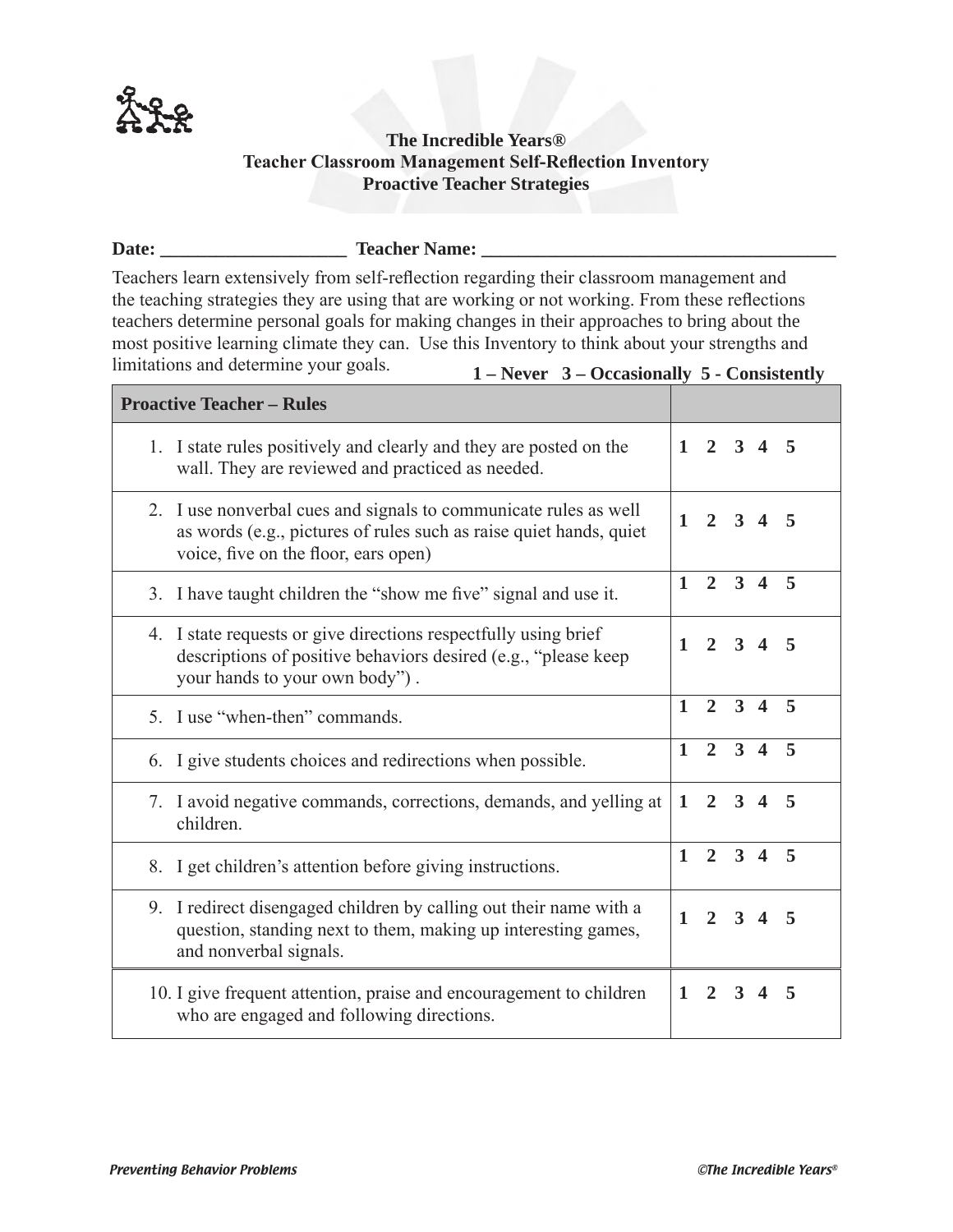| 11. I communicate with parents about classroom rules and schedules |           |  |  |
|--------------------------------------------------------------------|-----------|--|--|
| and send home the Teacher-to-Parent Communication forms.           | 1 2 3 4 5 |  |  |

#### **Future Goals About Rules:**

| <b>Proactive Teacher - Schedules</b>                                                                                                                                                                                |              |                 |                     |                        |    |
|---------------------------------------------------------------------------------------------------------------------------------------------------------------------------------------------------------------------|--------------|-----------------|---------------------|------------------------|----|
| My classroom routines and schedules are consistent, predictable<br>1.<br>and allow for flexibility.                                                                                                                 | $\mathbf{1}$ |                 | $2 \quad 3 \quad 4$ |                        | -5 |
| 2. I post classroom schedules on the wall in a visible place for<br>children, parents and visitors.                                                                                                                 | $\mathbf{1}$ |                 | $2 \quad 3 \quad 4$ |                        | -5 |
| 3. Visual pictures/cues are used to indicate different activities on<br>schedule (e.g., small group circle time, unstructured play time,<br>teeth brushing or hand washing, outside play, lunch).                   | $\mathbf{1}$ |                 |                     | $2 \quad 3 \quad 4$    | -5 |
| My classroom schedule alternates active and vigorous activities<br>4.<br>(outside activities or free choice) with less active activities<br>(story time).                                                           | $\mathbf{1}$ | $\mathbf{2}$    | 3                   | $\boldsymbol{\Lambda}$ | 5  |
| 5. I provide a balance between teacher-directed and child-directed<br>activities.                                                                                                                                   | $\mathbf{1}$ | $\mathbf{2}$    | $\mathbf{3}$        | $\Delta$               | 5  |
| 6. I have a system in place for students to choose between play<br>areas during unstructured times (center cards for activity areas<br>such as block center, dress up and kitchen pretend play area,<br>book area). |              | $1 \t2 \t3 \t4$ |                     |                        |    |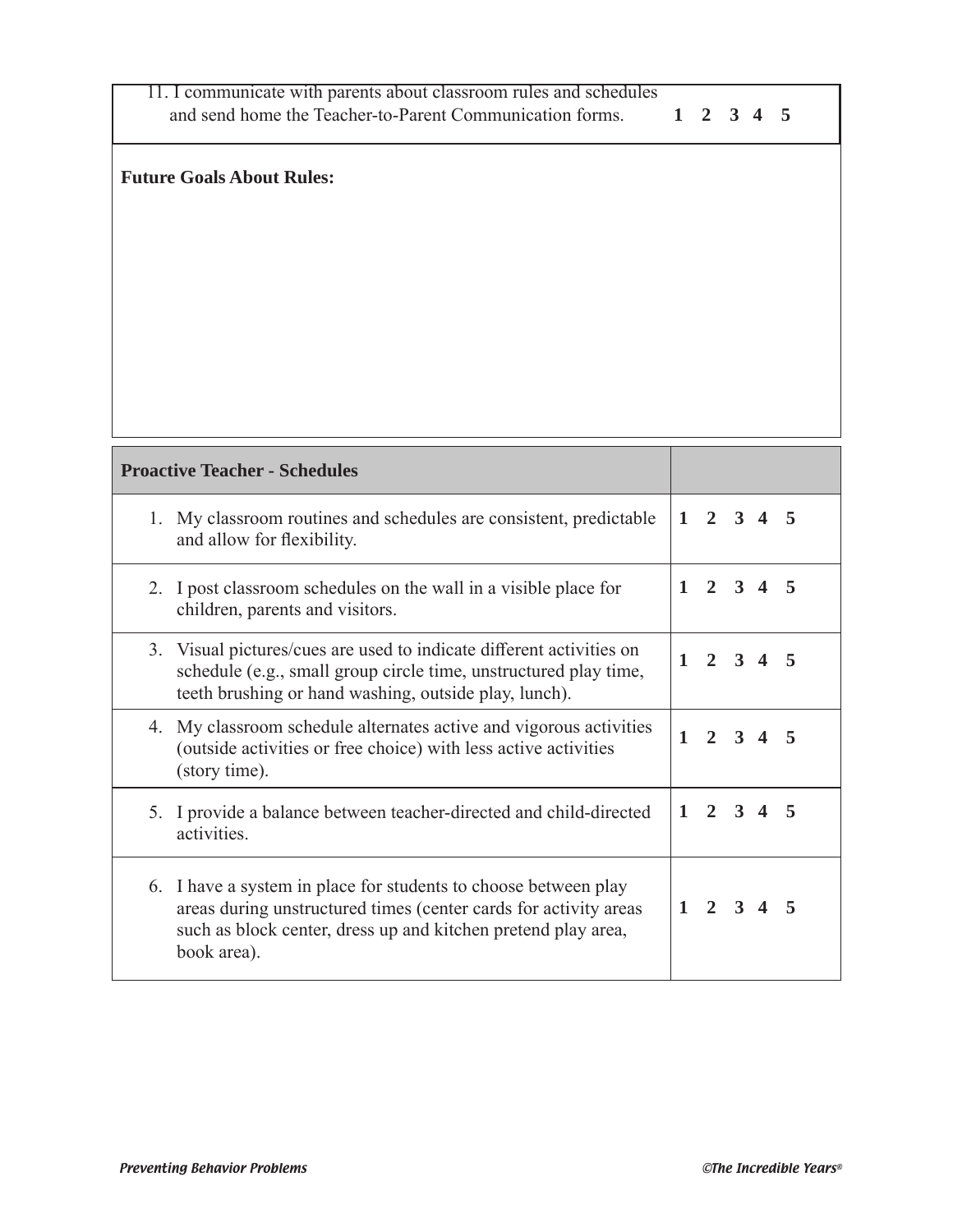| 7. My large group circle time is scheduled for no longer than 20<br>minutes.                                                                                                                                                                               |              | $1 \quad 2 \quad 3 \quad 4$ |                |                       | $-5$ |
|------------------------------------------------------------------------------------------------------------------------------------------------------------------------------------------------------------------------------------------------------------|--------------|-----------------------------|----------------|-----------------------|------|
| 8. My large group circle time includes many active responses from<br>children (e.g., singing and movement, stretch breaks, holding<br>cue cards, acting out responses, answering verbally as group,<br>puppet play) to encourage high rates of engagement. |              | $1 \t2 \t3 \t4 \t5$         |                |                       |      |
| 9. Free play or center time in my classroom is the longest activity<br>during play- allowing children time to choose materials, play<br>and clean up.                                                                                                      | $\mathbf{1}$ | $\overline{2}$              | 3 <sup>1</sup> | $\boldsymbol{\Delta}$ | 5    |
| <b>Future Goals About Schedules:</b>                                                                                                                                                                                                                       |              |                             |                |                       |      |
|                                                                                                                                                                                                                                                            |              |                             |                |                       |      |
|                                                                                                                                                                                                                                                            |              |                             |                |                       |      |
|                                                                                                                                                                                                                                                            |              |                             |                |                       |      |
|                                                                                                                                                                                                                                                            |              |                             |                |                       |      |
|                                                                                                                                                                                                                                                            |              |                             |                |                       |      |
|                                                                                                                                                                                                                                                            |              |                             |                |                       |      |
|                                                                                                                                                                                                                                                            |              |                             |                |                       |      |
|                                                                                                                                                                                                                                                            |              |                             |                |                       |      |
|                                                                                                                                                                                                                                                            |              |                             |                |                       |      |
|                                                                                                                                                                                                                                                            |              |                             |                |                       |      |
|                                                                                                                                                                                                                                                            |              |                             |                |                       |      |
|                                                                                                                                                                                                                                                            |              |                             |                |                       |      |
|                                                                                                                                                                                                                                                            |              |                             |                |                       |      |
|                                                                                                                                                                                                                                                            |              |                             |                |                       |      |
|                                                                                                                                                                                                                                                            |              |                             |                |                       |      |
|                                                                                                                                                                                                                                                            |              |                             |                |                       |      |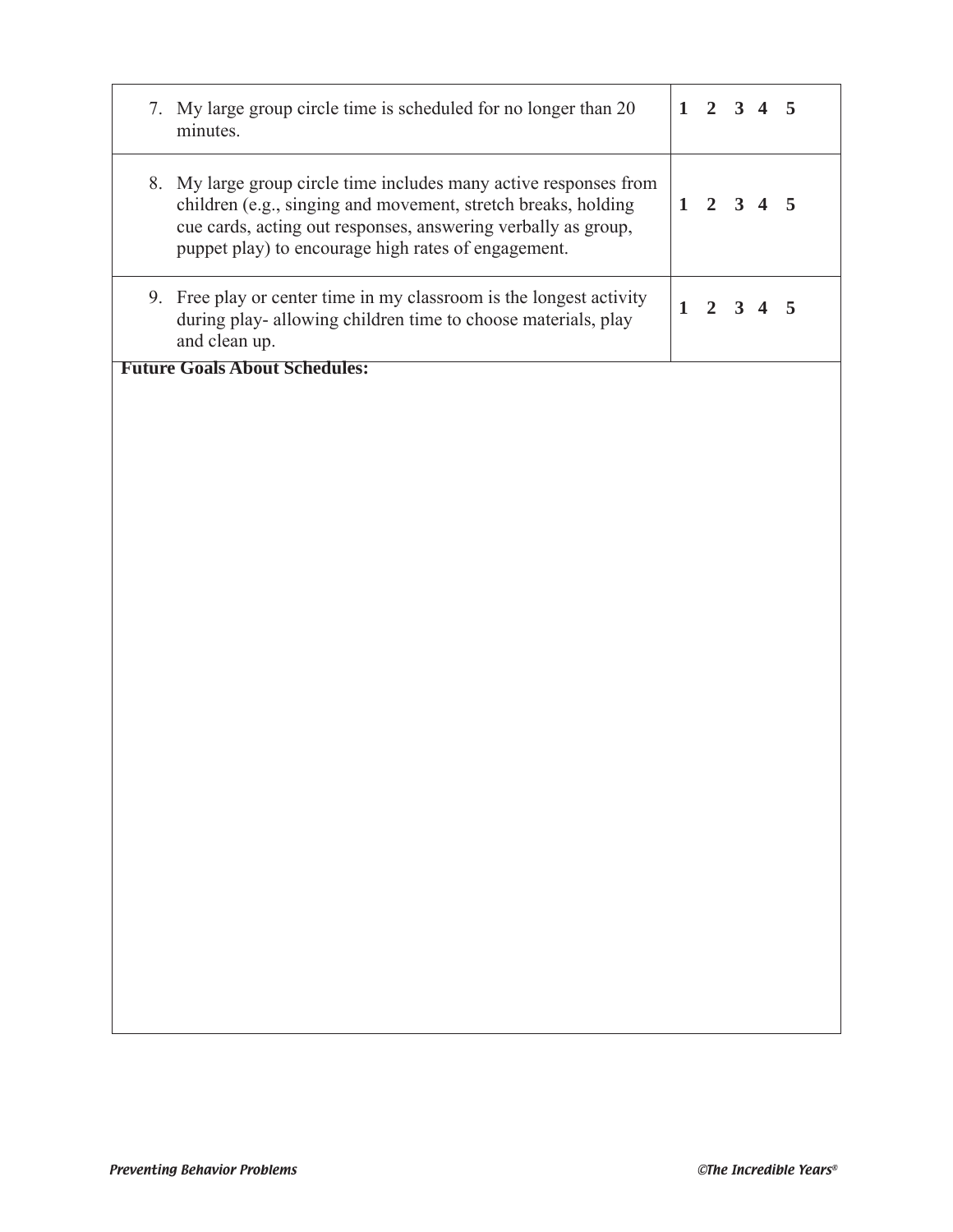| <b>Proactive Teacher - Transitions</b>                                                                                                                                                                                |              |                |                     |                 |      |
|-----------------------------------------------------------------------------------------------------------------------------------------------------------------------------------------------------------------------|--------------|----------------|---------------------|-----------------|------|
| 1. I avoid unnecessary transitions and keep waiting time minimal.                                                                                                                                                     | $\mathbf 1$  |                |                     | $2 \t3 \t4 \t5$ |      |
| I systematically teach students the expectations for transitions.<br>2.                                                                                                                                               | $\mathbf{1}$ | 2 <sup>1</sup> |                     | $3 \t4 \t5$     |      |
| 3. I warn students before a transition begins and transitions are not<br>rushed.                                                                                                                                      | $\mathbf{1}$ | $\overline{2}$ | $3\quad 4$          |                 | $-5$ |
| 4. I use a consistent cue to signal a transition (e.g., bells, song,<br>clap, lights turned on and off).                                                                                                              | 1            |                | $2 \quad 3 \quad 4$ |                 | 5    |
| I use visual pictures/cues and auditory sounds to note schedule,<br>5.<br>transition cards, tape on floor for line up, quiet area, pictures for<br>daily jobs).                                                       | 1            | $\overline{2}$ | 3                   |                 | 5    |
| 6. I start circle time activity when a few children are ready to begin<br>and do not wait for everyone.                                                                                                               | 1            | $\overline{2}$ | $3\quad 4$          |                 | 5    |
|                                                                                                                                                                                                                       |              |                |                     |                 |      |
| <b>Proactive Teacher - Classroom Environment and Organization</b>                                                                                                                                                     |              |                |                     |                 |      |
| My classroom is well equipped with a variety of toys and<br>1.<br>materials so that children of all skill levels have something to<br>play with.                                                                      | 1            | 2              | 3                   |                 | 5    |
| My classroom is organized by learning centers and number of<br>2.<br>children allowed in a center is limited with visual reminders<br>of how many children are allowed (e.g., hooks with names,<br>clothespins etc.). | 1            | $\mathbf{2}$   | $3\quad 4$          |                 | 5    |
| 3. I have put picture labels are on low shelves to help children find<br>and return materials.                                                                                                                        | $\mathbf{1}$ |                | $2 \quad 3 \quad 4$ |                 | 5    |